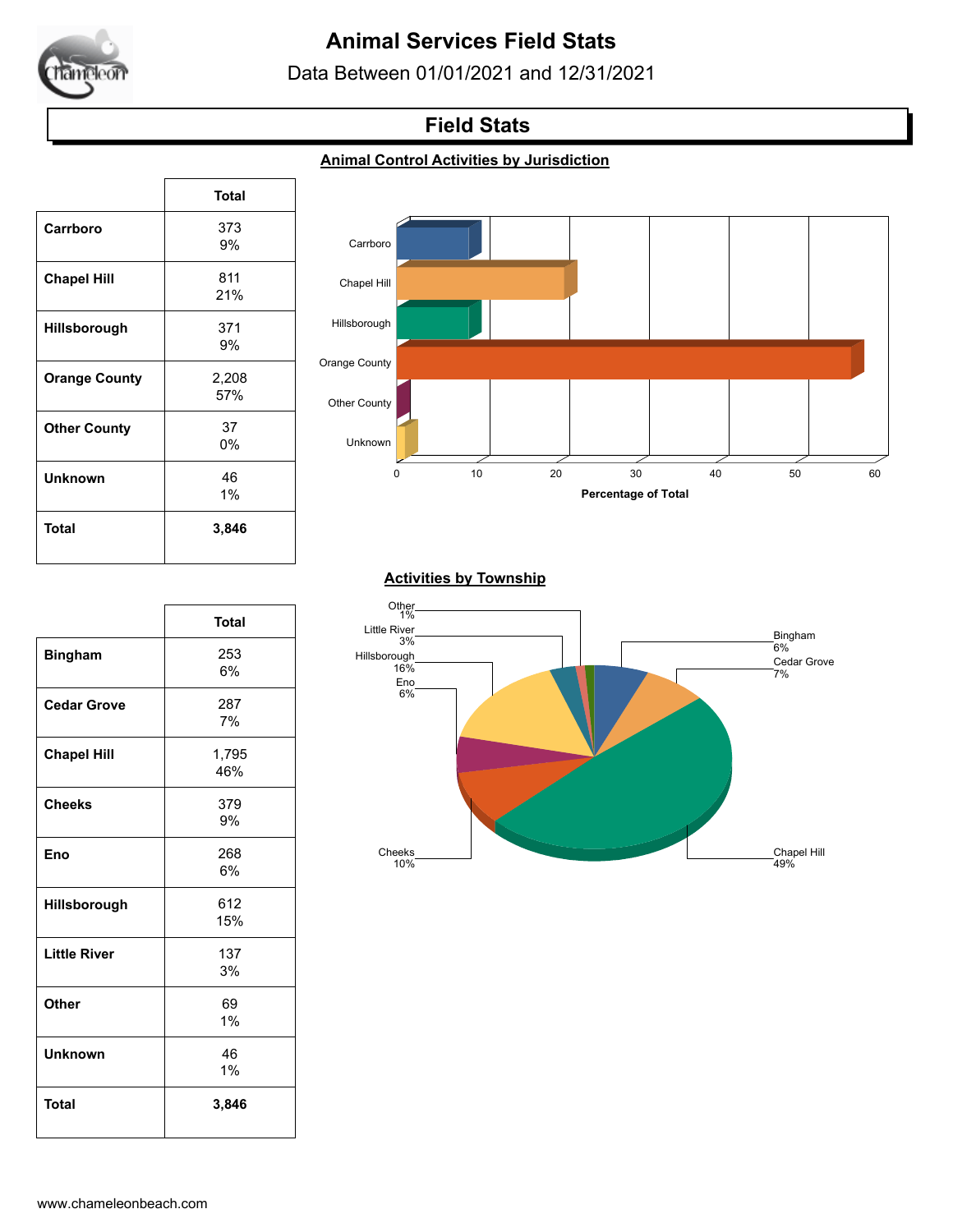

## **Animal Services Field Stats**

### Data Between 01/01/2021 and 12/31/2021

| <b>Activities by Animal Type</b> | <b>Total</b> | <b>Activities by Call Type</b> | <b>Total</b>          |
|----------------------------------|--------------|--------------------------------|-----------------------|
| Cat                              | 476<br>12%   | <b>Assist</b>                  | 73<br>$1\%$           |
| <b>DK/GS</b>                     | 8<br>$0\%$   | <b>Bite</b>                    | 883<br>22%            |
| Dog                              | 2,588<br>67% | <b>Canvass</b>                 | 38<br>0%              |
| Fowl                             | 71<br>$1\%$  | Confiscate                     | $\mathbf{1}$<br>$0\%$ |
| Livestock                        | 170<br>4%    | <b>Cruelty</b>                 | 304<br>7%             |
| <b>Other</b>                     | 68<br>$1\%$  | <b>Declare</b>                 | 90<br>2%              |
| <b>Rabies Vectors</b>            | 361<br>9%    | <b>Exposure</b>                | 276<br>7%             |
| <b>Unknown</b>                   | 3<br>0%      | Kennel                         | 10 <sup>°</sup><br>0% |
| Wildlife                         | 101<br>2%    | <b>Lvstk Perm</b>              | 18<br>0%              |
| <b>Total</b>                     | 3,846        | <b>Nuisance</b>                | 680<br>17%            |

| www.co.uk.uk      | <b>Total</b>       |
|-------------------|--------------------|
| <b>Assist</b>     | 73<br>1%           |
| <b>Bite</b>       | 883<br>22%         |
| <b>Canvass</b>    | 38<br>0%           |
| <b>Confiscate</b> | $\mathbf{1}$<br>0% |
| <b>Cruelty</b>    | 304<br>7%          |
| <b>Declare</b>    | 90<br>2%           |
| <b>Exposure</b>   | 276<br>7%          |
| Kennel            | 10<br>0%           |
| <b>Lvstk Perm</b> | 18<br>0%           |
| <b>Nuisance</b>   | 680<br>17%         |
| Other             | 126<br>3%          |
| Owned             | 82<br>2%           |
| <b>Prot Cust</b>  | 17<br>0%           |
| <b>Stray</b>      | 634<br>16%         |
| <b>Tethering</b>  | 81<br>2%           |
| <b>Trap</b>       | 244<br>6%          |
| Wildlife          | 289<br>7%          |
| <b>Total</b>      | 3,846              |
|                   |                    |

\* Vector species include bats, foxes, raccoons, skunks, and coyotes

٦